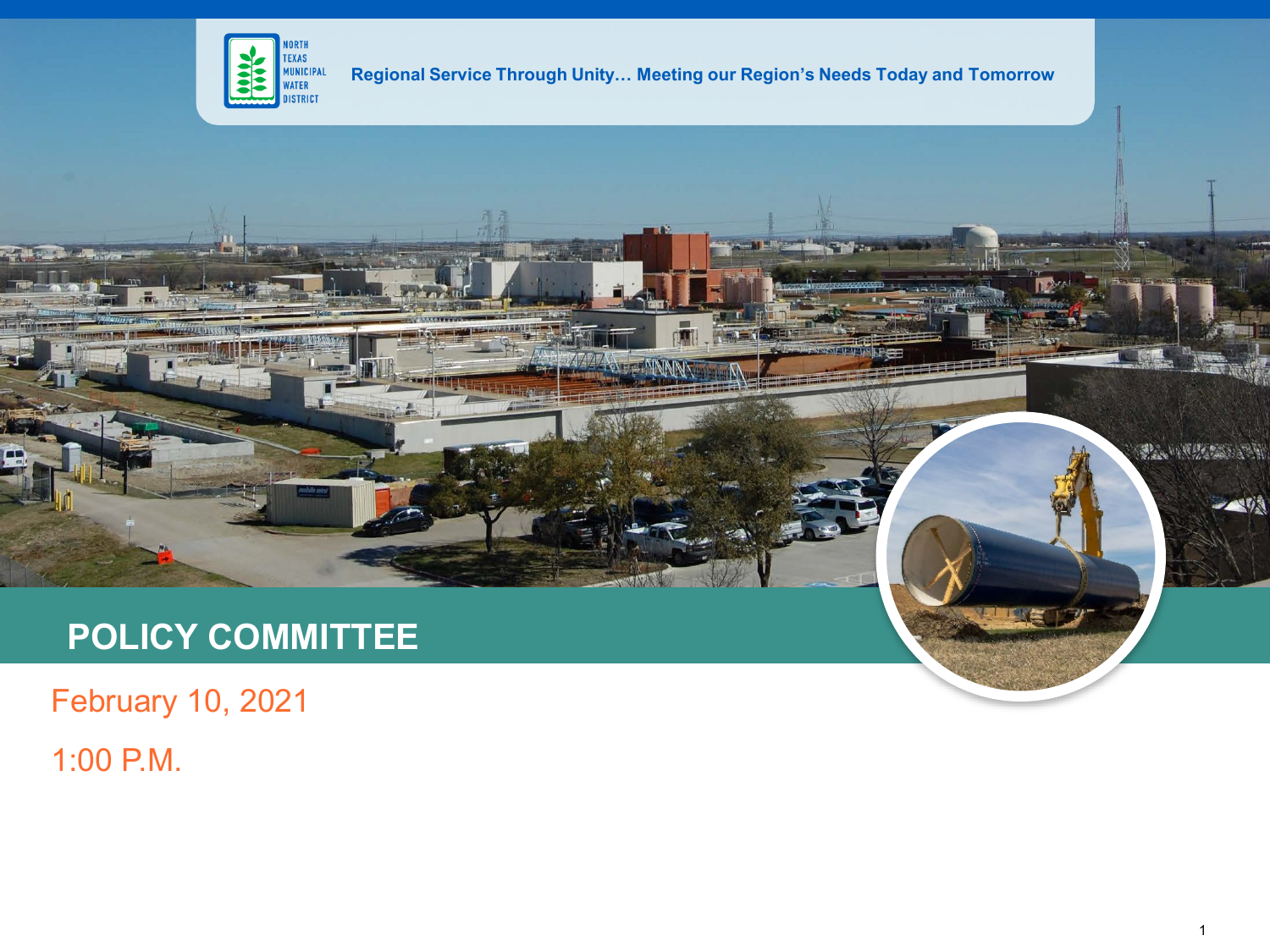

## **AGENDA**

**I. CALL TO ORDER**

### **II. PUBLIC COMMENTS (FOR TELECONFERENCE COMMITTEE MEETINGS ONLY)**

### **III. OPENING REMARKS**

A. Chairman/Executive Director/Committee Champion Status Report concerning legislation and regulatory matters, budgets, current projects and ongoing programs of the District

### **IV. ACTION ITEMS**

- A. Review and possible action on approval of Policy Committee meeting minutes June 17, 2020
- B. Review and possible action on amendment to Personnel Policies Manual, Section 2.20 Telework **Arrangements**

### **V. DISCUSSION ITEMS**

- A. Opportunity for Committee Members to Provide Feedback on the Policy Committee Meeting
- B. Opportunity for Committee Members to Request Potential Future Agenda Items **(No substantive discussion of items will take place at this time)**

### **VI. ADJOURNMENT**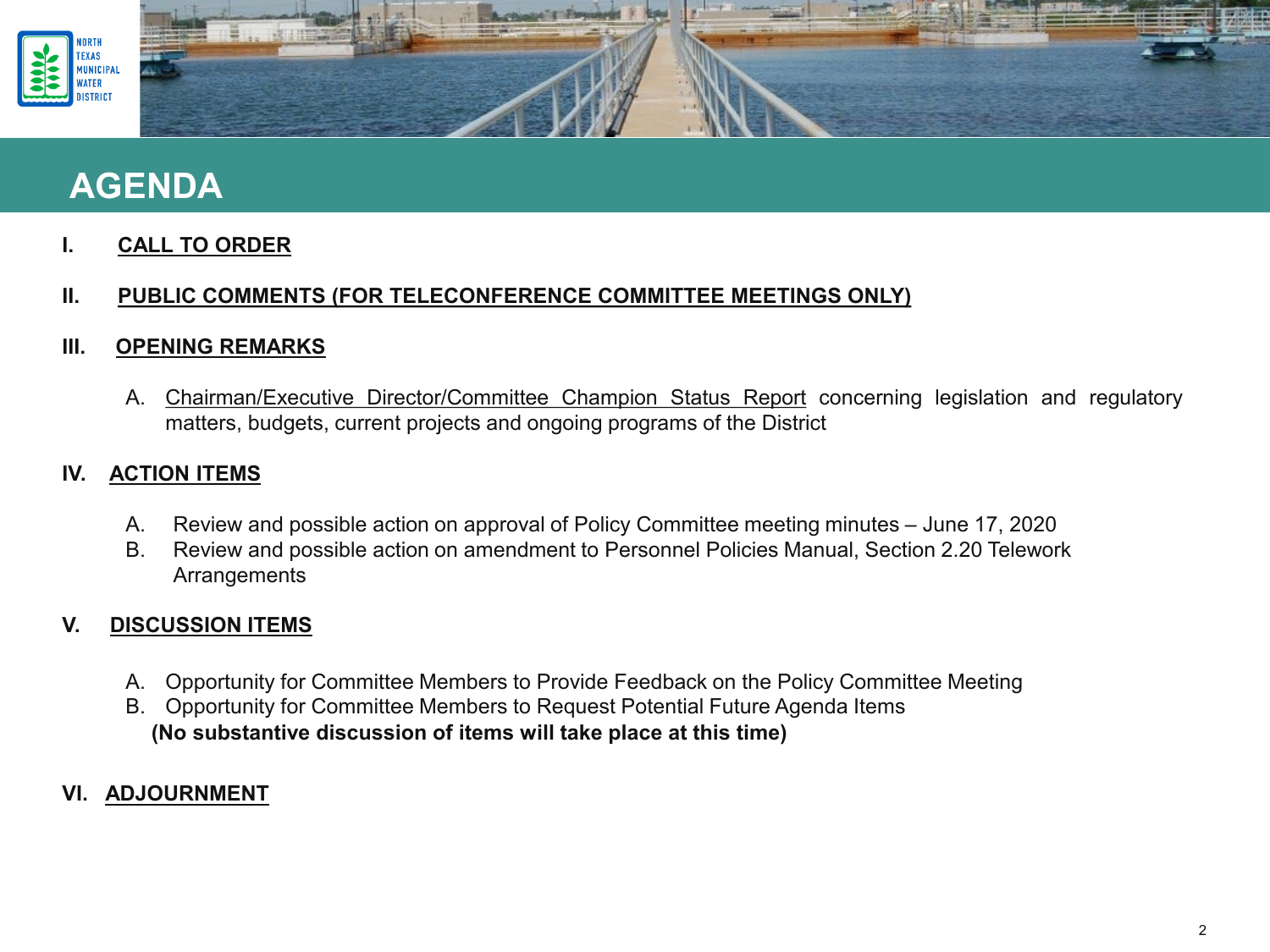



### **IV. ACTION ITEMS**

A. Review and possible action on approval of Policy Committee meeting minutes – June 17, 2020

**Recommend Approval of Policy Committee Minutes – June 17, 2020**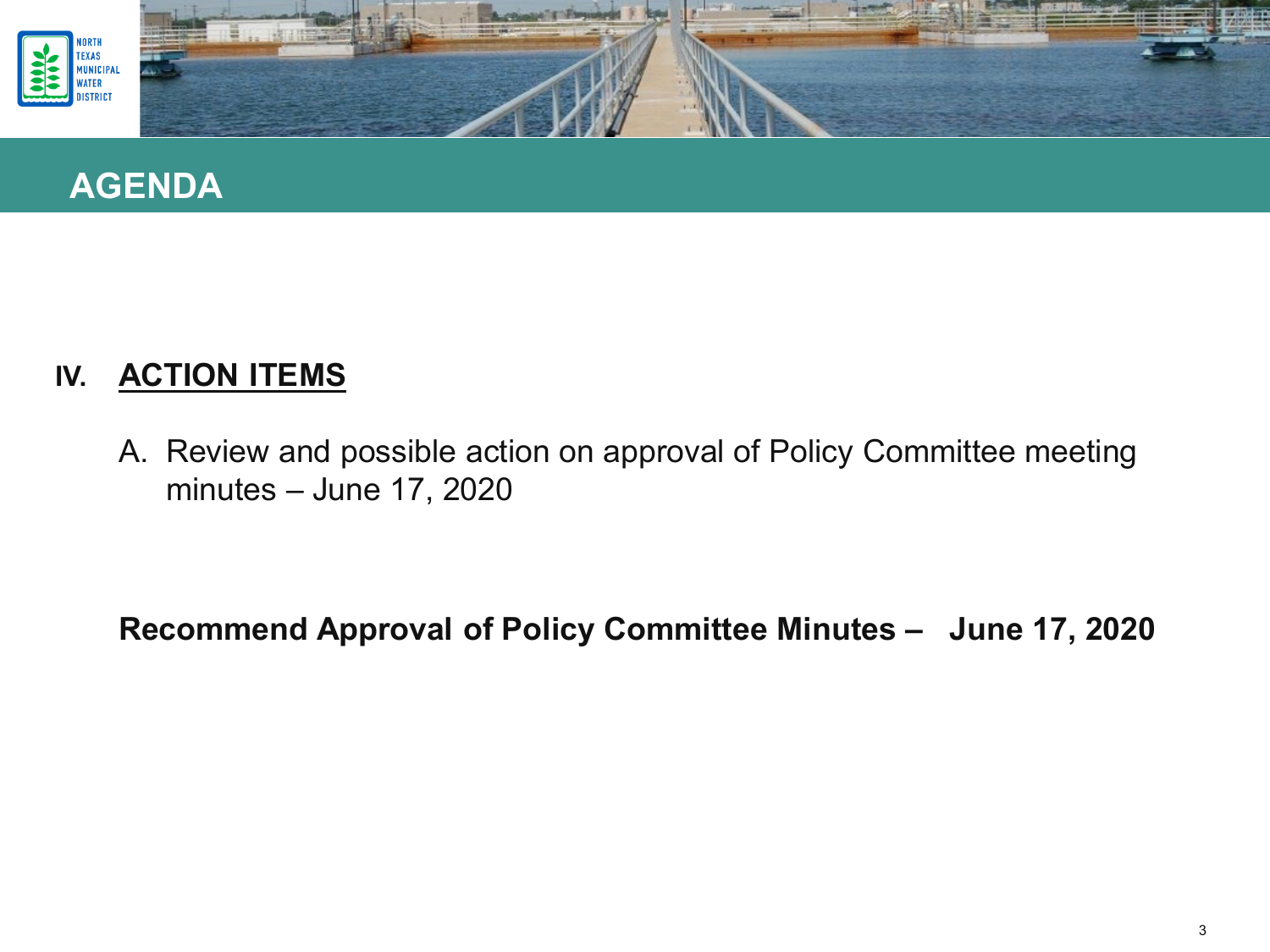

B. Review and possible action on amendment to the Personnel Policies Manual, Section 2.20 Telework Arrangements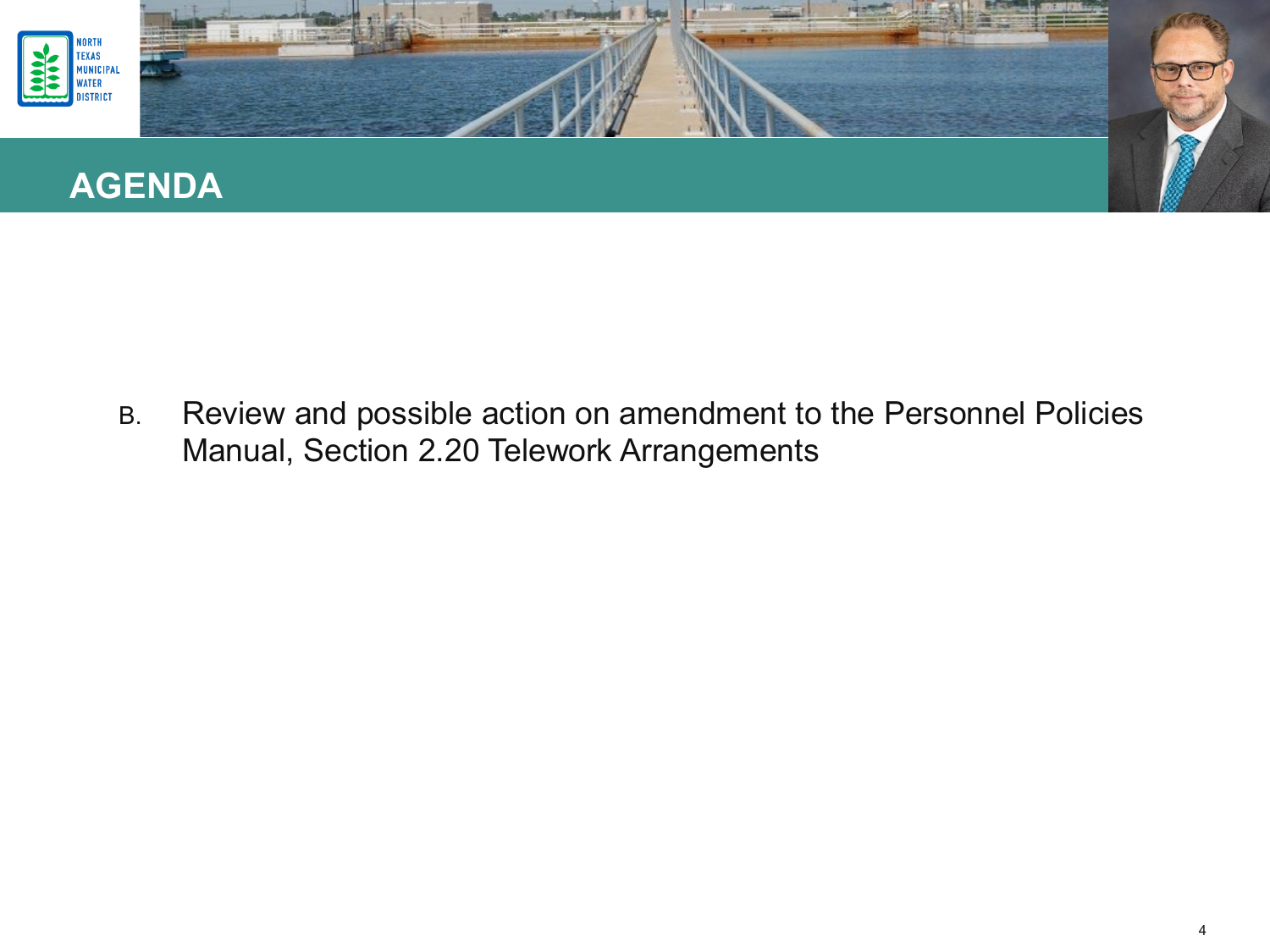

## **PURPOSE AND GOALS FOR TELEWORK POLICY**

- Early into the pandemic staff began reviewing opportunities to learn lessons and make improvements from our pandemic experience.
- The District has not seen a reduction in productivity, performance or coordination during the pandemic with employees working remotely.
- A Telework Policy Provides Benefits to the District by:
	- Codifying expectations of teleworkers and establishing accountability for performance
	- Allowing/Requiring employees to work in all conditions and not expend leave
	- Space Management
- Teleworking Provides Benefits to Employees by:
	- Providing Work-Life Balance
	- Allowing employees to work uninterrupted on tasks and projects

## **Program will begin** *after* **COVID Restrictions are lifted**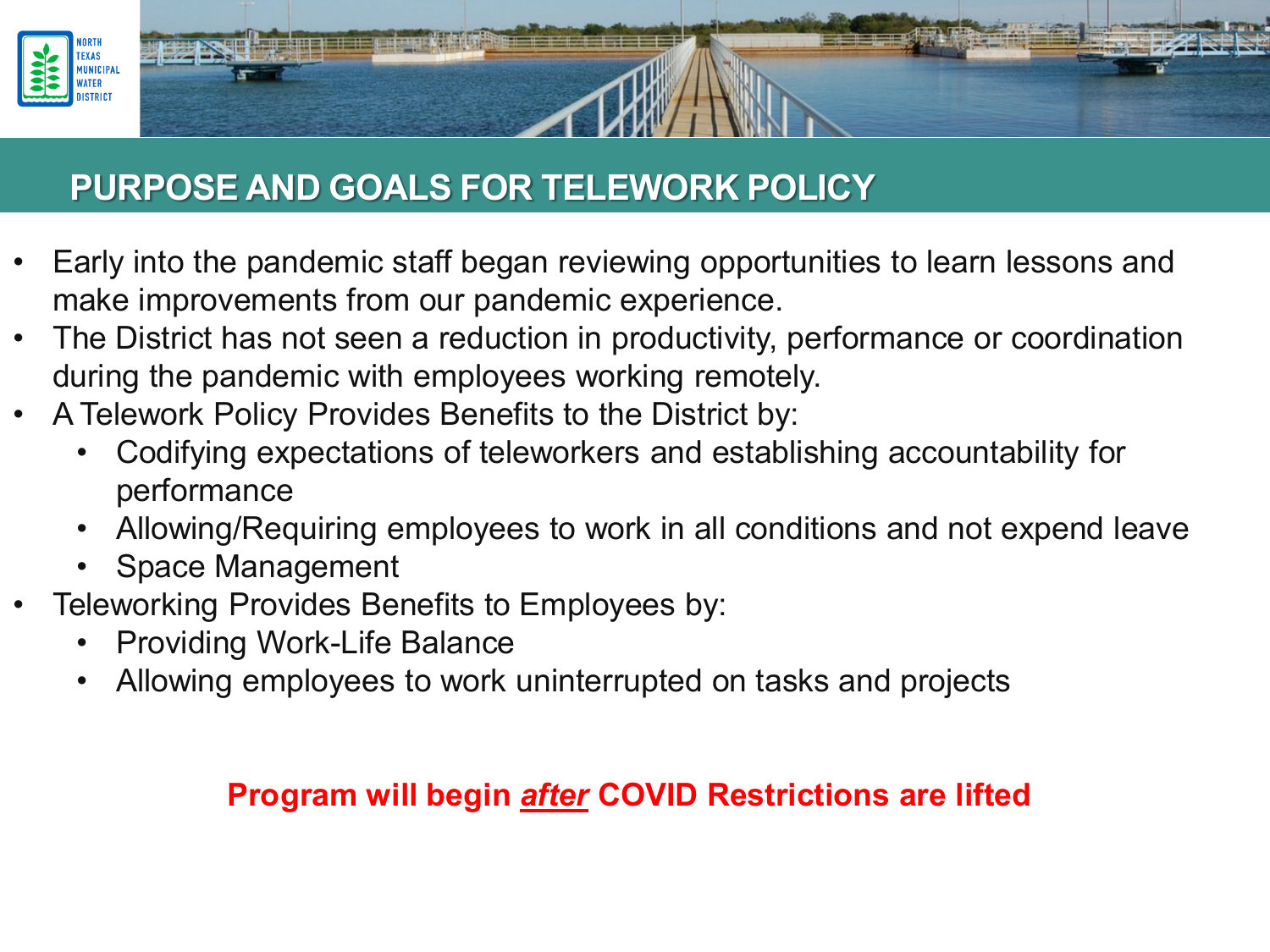

# **SITUATIONAL VS. CORE TELEWORK**

## • **Situational Telework**

- Occurs on an occasional, non-routine basis. May be used when:
- The regular worksite is closed due emergency situations;
- An employee is recovering from an injury or illness;
- As a result of special work assignments and travel;
- Includes "unscheduled telework," which refers to telework that occurs on day(s) a teleworker was not scheduled in advance to telework.

# • **Core Telework**

- Also known as "regular telework"
- Occurs on a routine and recurring basis on one or more days per pay period;
- Will occur no more than two days per week and four days per pay period;
- If an employee has an ongoing situation that requires or can be accommodated by increased telework, this must be approved by a Deputy Director.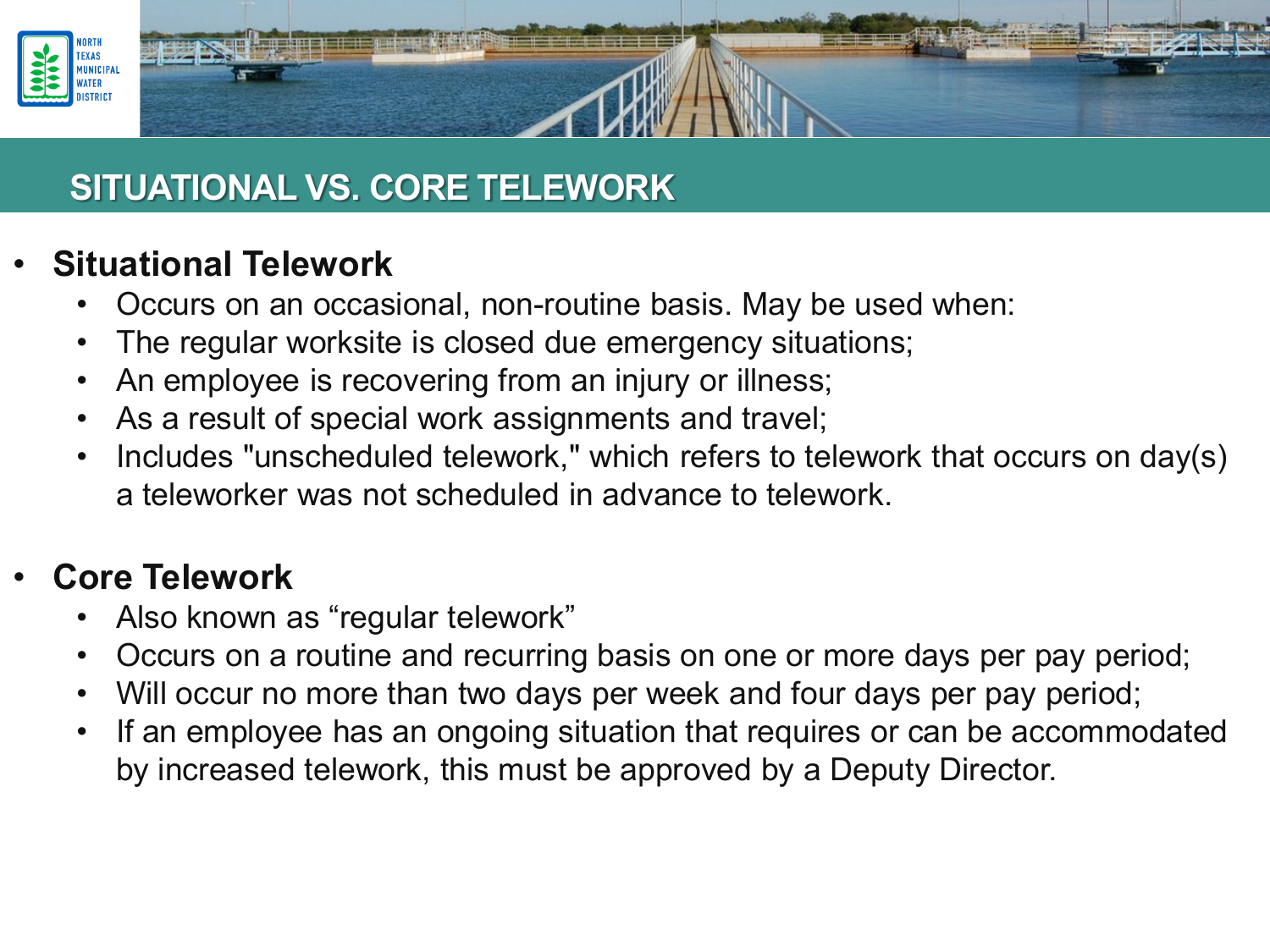

## **ELIGIBILITY TO TELEWORK**

- All employees occupying telework eligible positions will be required to have a situational telework agreement
- Core telework participation is not an employee entitlement or right.
- A determination of eligibility is made toward both the position and the employee holding the position.
- Employees are eligible for core telework if they occupy a telework-eligible position, have completed their first 6 months of employment successfully and have demonstrated work habits suited to telework, as determined by their supervisor and line management.
- Employees are not eligible if they are under a Performance Improvement Plan. Special circumstances particular to an employee or the duties of their position may limit an employee's ability to telework on either a temporary or permanent basis.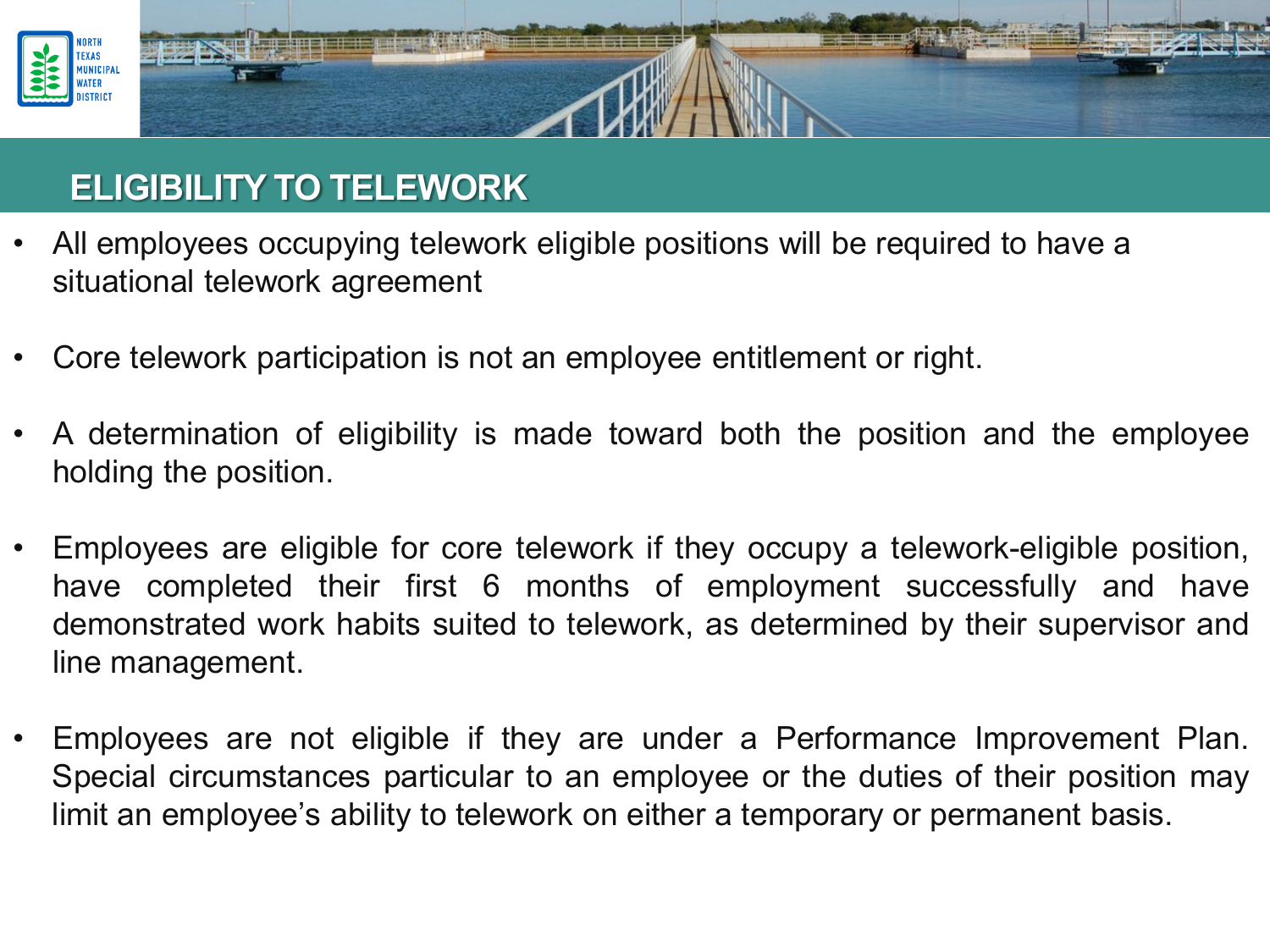

## **EXPECTATIONS OF TELEWORKERS**

- Performance standards and performance management practices are the same as those for employees who do not telework.
- The NTMWD Personnel Policies Manual applies to employees while they are on duty, regardless of their worksite, and all requirements, prohibitions, expectations and rights stated therein continue to apply to teleworking employees.
- Teleworkers must be available to their coworkers, supervisor, customers and other stakeholders just as if they were at their official worksite.
- Teleworkers in positions with emergency response duties must be able to report to the emergency operations center or other emergency response location within two hours of being notified that an emergency situation exists.
- Work hours will align with the District's core hours.
- Telework is not a substitute for sick leave. It can be used to provide reasonable accommodation for employees.